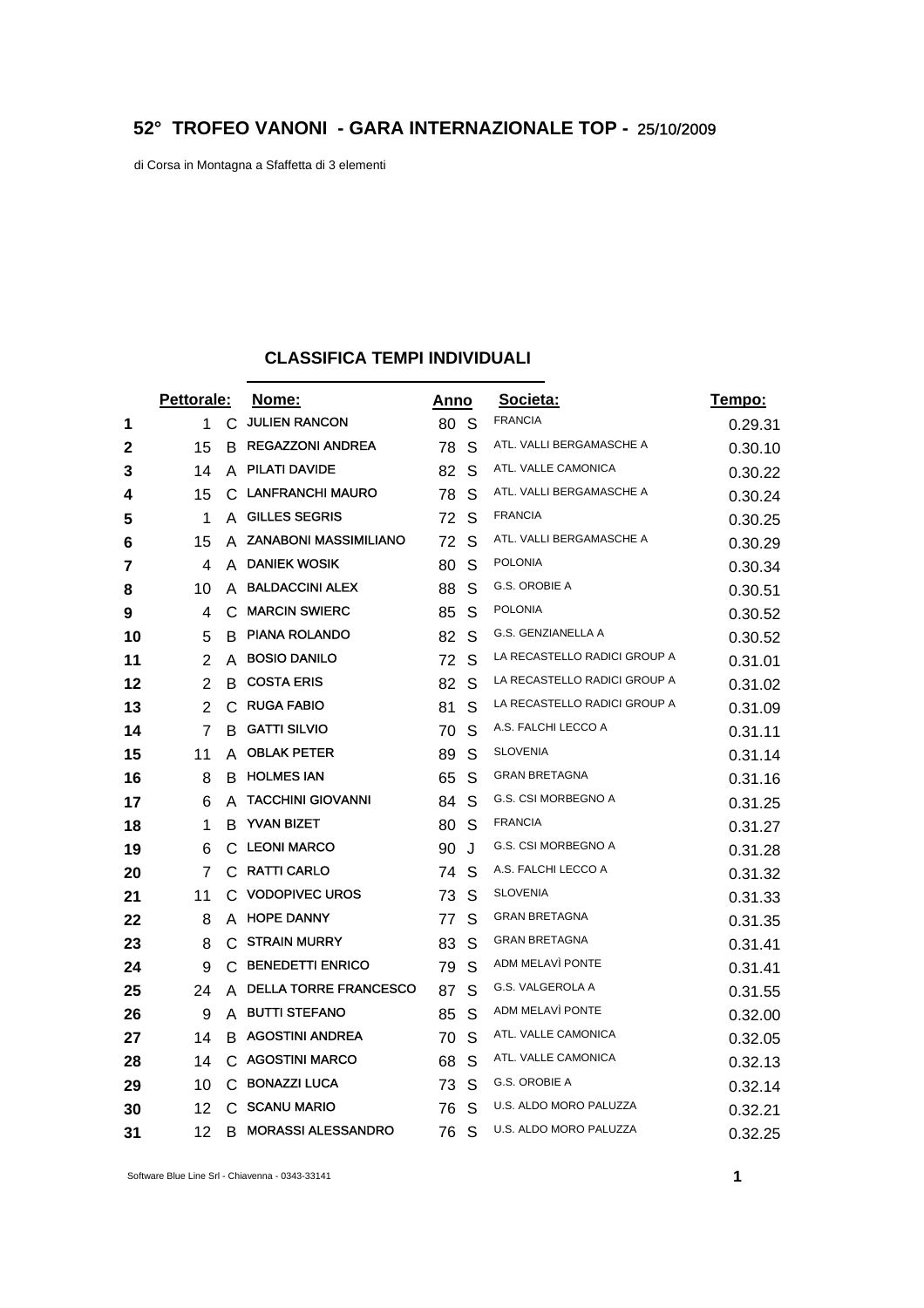|    | <b>Pettorale:</b> |   | Nome:                         | Anno |              | Societa:                     | <u>Tempo:</u> |
|----|-------------------|---|-------------------------------|------|--------------|------------------------------|---------------|
| 32 | 12                | A | <b>PIVK TADEI</b>             | 80 S |              | U.S. ALDO MORO PALUZZA       | 0.32.26       |
| 33 | 4                 | В | <b>MILOSZ SZCZESNIEWSKI</b>   | 89   | S            | <b>POLONIA</b>               | 0.32.33       |
| 34 | 47                | A | <b>LAZZARINI ANDREA</b>       | 81   | S            | LA RECASTELLO RADICI GROUP C | 0.32.38       |
| 35 | 31                | С | <b>PRIMUS MARCO</b>           | 74   | S            | ATL. DOLCE NORD EST A        | 0.32.38       |
| 36 | 9                 |   | <b>B ZUGNONI GRAZIANO</b>     | 74   | S            | ADM MELAVI PONTE             | 0.32.45       |
| 37 | 28                | C | <b>TRIULZI FABRIZIO</b>       | 75   | S            | G.P. VALCHIAVENNA A          | 0.32.51       |
| 38 | 42                | A | <b>BETTONI FRANCESCO</b>      | 76   | S            | LEGNAMI PELLEGRINELLI A      | 0.32.54       |
| 39 | 13                | B | <b>MARTIN ALVARES ESPINAR</b> | 77   | S            | <b>SPAGNA</b>                | 0.33.00       |
| 40 | 62                |   | A SONGINI DARIO               | 69   | M            | <b>G.S. VALGEROLA B</b>      | 0.33.06       |
| 41 | 42                |   | C RE LUCA                     | 89   | S            | LEGNAMI PELLEGRINELLI A      | 0.33.09       |
| 42 | 49                |   | A CURTONI MATTIA              | 81   | S            | <b>G.S. CSI MORBEGNO B</b>   | 0.33.10       |
| 43 | 6                 |   | <b>B SANSI STEFANO</b>        | 80   | S            | G.S. CSI MORBEGNO A          | 0.33.15       |
| 44 | 31                | В | <b>NARDINI MARCO</b>          | 80   | S            | ATL. DOLCE NORD EST A        | 0.33.17       |
| 45 | 7                 |   | A ARDESI ENRICO               | 75   | S            | A.S. FALCHI LECCO A          | 0.33.20       |
| 46 | 24                | С | <b>VOLPI GIANLUCA</b>         | 86   | S            | G.S. VALGEROLA A             | 0.33.24       |
| 47 | 59                |   | A CIAPONI FABIO               | 59   | м            | G.P. TALAMONA B              | 0.33.38       |
| 48 | 47                | C | <b>ROCCA MASSIMILIANO</b>     | 70   | S            | LA RECASTELLO RADICI GROUP C | 0.33.39       |
| 49 | 26                |   | A PANIGA OSCAR                | 69   | м            | G.P. SANTI NUOVA OLONIO A    | 0.33.40       |
| 50 | 27                |   | C CONTI ALBERTO               | 76   | S            | POL. PAGNONA A               | 0.33.41       |
| 51 | 54                | C | <b>BALDACCINI GIANFRANCO</b>  | 57   | S            | G.S. OROBIE B                | 0.33.42       |
| 52 | 27                |   | A CONTILUCA                   | 67   | м            | POL. PAGNONA A               | 0.33.42       |
| 53 | 3                 | С | <b>MARTIN BERKA</b>           | 83   | S            | REPUBBLICA CECA              | 0.33.42       |
| 54 | 50                | в | NAPPO DAVIDE                  | 81   | S            | G.S. CSI MORBEGNO C          | 0.33.47       |
| 55 | 13                | A | <b>VICENTE CAPITAN PENA</b>   | 74   | S            | SPAGNA                       | 0.33.48       |
| 56 | 32                |   | A VANOTTI ENZO                | 62   | м            | SPORTIVA LANZADA A           | 0.33.49       |
| 57 | 39                | C | <b>GIOVIO OSCAR</b>           | 73   | м            | ATL. CENTRO LARIO A          | 0.33.49       |
| 58 | 50                |   | C GIANONCELLI ENRICO          | 73   | S            | G.S. CSI MORBEGNO C          | 0.33.49       |
| 59 | 10                |   | <b>B PIROLA CORRADO</b>       | 67   | S            | G.S. OROBIE A                | 0.33.51       |
| 60 | 50                | A | <b>PIZZATTI CHRISTIAN</b>     | 76   | S            | G.S. CSI MORBEGNO C          | 0.33.55       |
| 61 | 31                |   | A CANDIDO LUCA                | 73 M |              | ATL. DOLCE NORD EST A        | 0.33.59       |
| 62 | 18                |   | A SCRIMAGLIA MATTIA           | 87   | S            | G.S. BOGNANCO                | 0.34.06       |
| 63 | 26                |   | C PARAGONI IVANO              | 70   | м            | G.P. SANTI NUOVA OLONIO A    | 0.34.07       |
| 64 | 54                |   | A FAVERIO RICCARDO            | 69   | -S           | G.S. OROBIE B                | 0.34.13       |
| 65 | 59                |   | C MAZZONI AURELIO             | 54 M |              | <b>G.P. TALAMONA B</b>       | 0.34.14       |
| 66 | 11                |   | <b>B OBLAK MATIJA</b>         | 91   | J            | <b>SLOVENIA</b>              | 0.34.19       |
| 67 | 33                |   | A COMPAGNONI VENANZIO         | 63   | <sub>S</sub> | ATL. ALTA VALTELLINA A       | 0.34.23       |
| 68 | 27                |   | <b>B</b> CONTI ITALO          | 63 S |              | POL. PAGNONA A               | 0.34.23       |
| 69 | 26                |   | <b>B</b> CURTI LORENZO        | 88 S |              | G.P. SANTI NUOVA OLONIO A    | 0.34.24       |
| 70 | 39                |   | A FIORENTINI PAOLO MARINO     | 70   | м            | ATL. CENTRO LARIO A          | 0.34.31       |
| 71 | 47                |   | B BELTRAMI MAURIZIO           | 71   | S            | LA RECASTELLO RADICI GROUP C | 0.34.36       |
| 72 | 49                |   | <b>B CURTONI FILIPPO</b>      | 90   | J            | G.S. CSI MORBEGNO B          | 0.34.40       |
| 73 | 90                |   | A BOTTA' MATTEO               | 67 M |              | G.S. CSI MORBEGNO F          | 0.34.42       |
| 74 | 54                | B | <b>TASSI PIER ALBERTO</b>     | 57   | S            | G.S. OROBIE B                | 0.34.44       |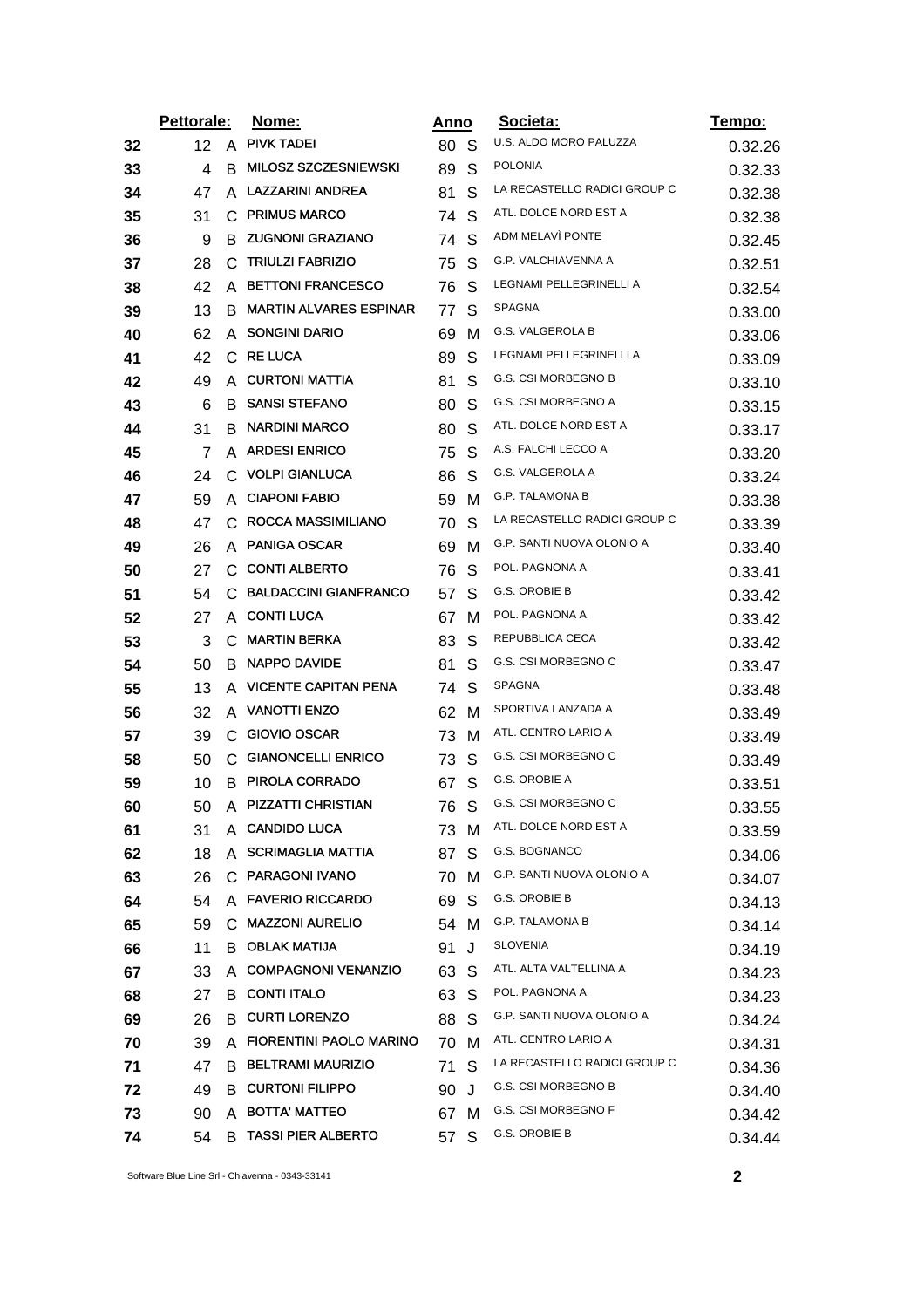|     | Pettorale: |              | Nome:                       | Anno |   | Societa:                    | Tempo:  |
|-----|------------|--------------|-----------------------------|------|---|-----------------------------|---------|
| 75  | 52         | A            | <b>CASTELNUOVO MARCO</b>    | 77 S |   | A.S. FALCHI LECCO B         | 0.34.44 |
| 76  | 22         | A            | <b>ROVEDATTI GUIDO</b>      | 80   | S | G.P. TALAMONA A             | 0.34.58 |
| 77  | 28         | A            | <b>LEVI CARLO</b>           | 69   | м | G.P. VALCHIAVENNA A         | 0.34.59 |
| 78  | 28         | B            | <b>TIRINZONI DARIO</b>      | 87   | S | <b>G.P. VALCHIAVENNA A</b>  | 0.35.00 |
| 79  | 22         | $\mathsf{C}$ | <b>SILVANI STEFANO</b>      | 73 M |   | G.P. TALAMONA A             | 0.35.08 |
| 80  | 64         |              | C ACQUISTAPACE WALTER       | 72   | M | G.S. VALGEROLA D            | 0.35.15 |
| 81  | 29         | B            | PERISSUTTI MASSIMO          | 70   | м | CARNIA ATLETICA A           | 0.35.16 |
| 82  | 59         | в            | <b>GUSMEROLI RENATO</b>     | 65   | M | <b>G.P. TALAMONA B</b>      | 0.35.21 |
| 83  | 13         | C            | DAVID GONZALES PLAZA        | 79   | S | SPAGNA                      | 0.35.21 |
| 84  | 29         | $\mathbf{C}$ | <b>COZZI FRANCESCO</b>      | 80   | S | CARNIA ATLETICA A           | 0.35.29 |
| 85  | 56         | С            | <b>BELLINI MAURO</b>        | 75   | S | ATL. VALLI BERGAMASCHE B    | 0.35.30 |
| 86  | 68         | A            | <b>MUTTONI GIANNI</b>       | 61   | м | POL. PAGNONA B              | 0.35.30 |
| 87  | 56         | A            | <b>FORNONI ENRICO</b>       | 87   | S | ATL. VALLI BERGAMASCHE B    | 0.35.32 |
| 88  | 42         | B            | <b>GELMI ALESSANDRO</b>     | 89   | S | LEGNAMI PELLEGRINELLI A     | 0.35.34 |
| 89  | 33         | C            | <b>GIANOLI THOMAS</b>       | 80   | S | ATL. ALTA VALTELLINA A      | 0.35.35 |
| 90  | 21         | A            | <b>ROTHERY BRENDAN</b>      | 78   | S | ERYRI HARRIERS (GALLES)     | 0.35.36 |
| 91  | 49         | С            | PEYRONEL FRANCESCO          | 90   | J | <b>G.S. CSI MORBEGNO B</b>  | 0.35.42 |
| 92  | 60         | В            | <b>GUSMEROLI ALESSANDRO</b> | 79   | S | <b>G.P. TALAMONA C</b>      | 0.35.44 |
| 93  | 32         | B            | <b>PEDROLINI UGO</b>        | 74   | S | SPORTIVA LANZADA A          | 0.35.45 |
| 94  | 51         | В            | <b>BONGIO SERGIO</b>        | 74   | M | G.S. CSI MORBEGNO D         | 0.35.45 |
| 95  | 91         | A            | <b>MANENTI MAURO</b>        | 72   | M | G.S. CSI MORBEGNO G         | 0.35.49 |
| 96  | 34         | B            | <b>MAENZA YURI</b>          | 88   | S | A.S. FRANCESCO FRANCIA      | 0.35.51 |
| 97  | 76         | C.           | <b>RIVA LUCA</b>            | 70   | M | ATL. DOLCE NORD EST B       | 0.35.53 |
| 98  | 91         | B            | <b>GUSMEROLI EGIDIO</b>     | 74   | S | G.S. CSI MORBEGNO G         | 0.35.54 |
| 99  | 41         |              | C CONGIU FABIO              | 79   | S | PT SKYRUNNING A             | 0.35.55 |
| 100 | 61         | A            | <b>MARTINOLI MARCO</b>      | 68   | M | G.P. TALAMONA D             | 0.35.57 |
| 101 | 23         | A            | <b>BONINO DARIO</b>         | 79   | S | ATL. GIO 22 RIVERA          | 0.35.58 |
| 102 | 29         | A            | <b>DELLA PIETRA LUCA</b>    | 75   | S | CARNIA ATLETICA A           | 0.36.02 |
| 103 | 51         | A            | PIGANZOLI STEFANO           | 74   | S | G.S. CSI MORBEGNO D         | 0.36.04 |
| 104 | 30         |              | A MARTOCCHI DARIO           | 69 M |   | <b>MERA ATHLETIC CLUB A</b> | 0.36.07 |
| 105 | 23         | C.           | <b>TESCARI LUCA</b>         | 89   | S | ATL. GIO 22 RIVERA          | 0.36.13 |
| 106 | 71         |              | <b>B PANATTI ERIK</b>       | 87   | S | G.P. VALCHIAVENNA B         | 0.36.17 |
| 107 | 89         | A            | <b>RUFFONI AMOS</b>         | 76 S |   | G.S. CSI MORBEGNO E         | 0.36.19 |
| 108 | 34         |              | C VILLARI FABIO             | 87   | S | A.S. FRANCESCO FRANCIA      | 0.36.26 |
| 109 | 60         | C.           | <b>GUSMEROLI PAOLO</b>      | 75   | S | <b>G.P. TALAMONA C</b>      | 0.36.30 |
| 110 | 17         |              | A LIZZOLI EFREM             | 80   | S | C.A. LIZZOLI A              | 0.36.30 |
| 111 | 35         | С            | <b>PAINI GIOVANNI</b>       | 78 S |   | U.S. MALONNO A              | 0.36.32 |
| 112 | 36         | A            | <b>TOSARINI ILARIO</b>      | 74 M |   | RUNNERS COLICO A            | 0.36.33 |
| 113 | 32         | C            | <b>PICCENI FABRIZIO</b>     | 81   | S | SPORTIVA LANZADA A          | 0.36.34 |
| 114 | 39         | B.           | <b>DE MARIA DAVIDE</b>      | 81   | S | ATL. CENTRO LARIO A         | 0.36.40 |
| 115 | 69         | C            | <b>BERTARINI EMANUELE</b>   | 86   | S | POL. PAGNONA C              | 0.36.42 |
| 116 | 63         |              | A CASSINA PAOLO             | 91   | J | G.S. VALGEROLA C            | 0.36.43 |
| 117 | 33         |              | <b>B COMPAGNONI LUCIANO</b> | 62 M |   | ATL. ALTA VALTELLINA A      | 0.36.46 |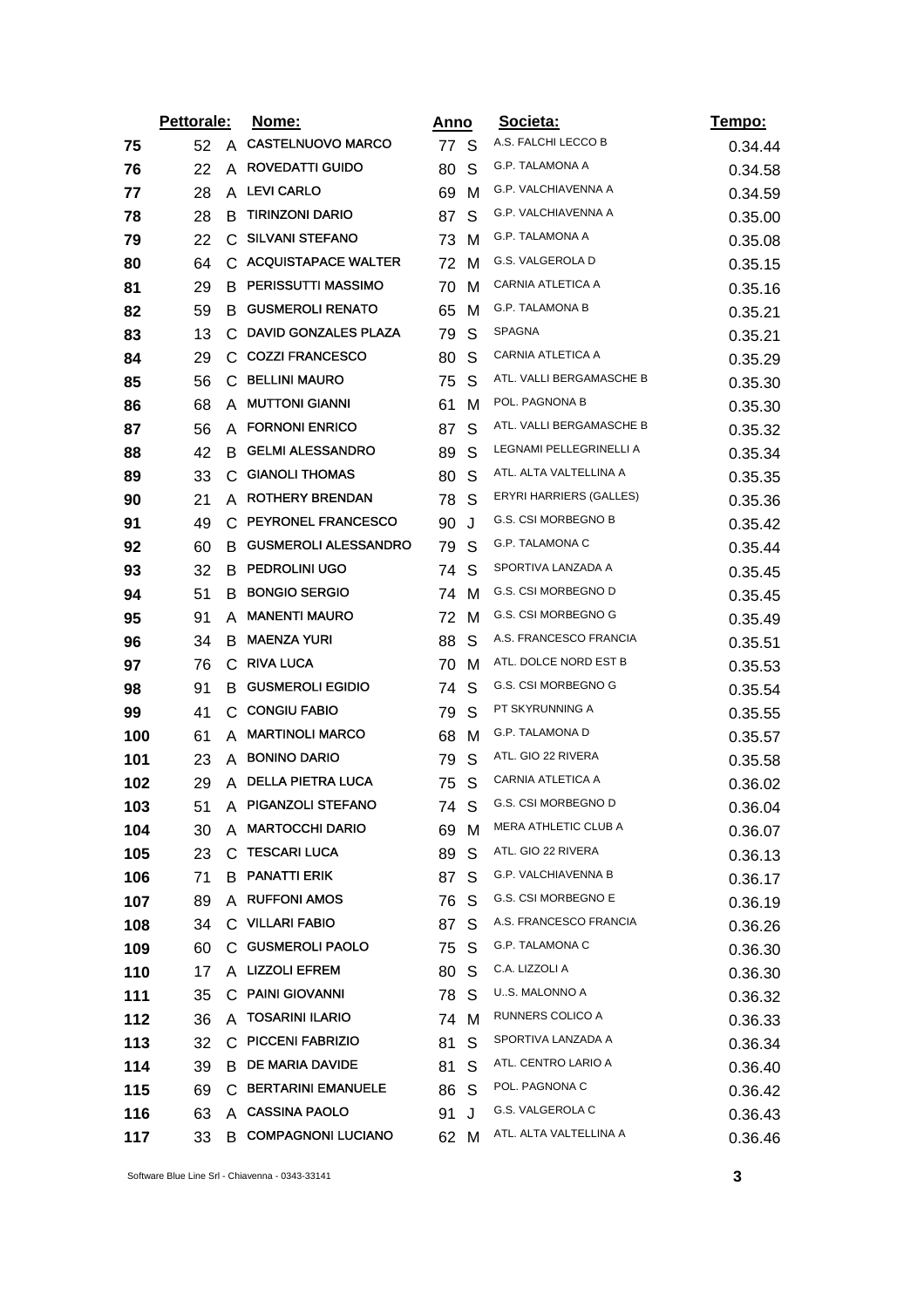|     | Pettorale: |    | <u>Nome:</u>               |      | <u>Anno</u> | Societa:                   | Tempo:  |
|-----|------------|----|----------------------------|------|-------------|----------------------------|---------|
| 118 | 65         | B  | <b>BERTARINI ANDREA</b>    | 71 M |             | G.P. SANTI NUOVA OLONIO B  | 0.36.48 |
| 119 | 87         | A  | <b>FERRARI AGOSTINO</b>    | 57   | M           | LEGNAMI PELLEGRINELLI B    | 0.36.48 |
| 120 | 22         | в  | <b>TIRINZONI ENRICO</b>    | 61   | M           | G.P. TALAMONA A            | 0.36.50 |
| 121 | 40         | C  | <b>MARSETTI GIULIANO</b>   | 71   | м           | ATLETICA VERBANO A         | 0.36.50 |
| 122 | 90         | B  | <b>PASSERINI MARCO</b>     | 63   | M           | G.S. CSI MORBEGNO F        | 0.36.51 |
| 123 | 96         | A  | <b>GROSSI VALENTINO</b>    | 62   | м           | G.S. VALGEROLA F           | 0.36.55 |
| 124 | 77         | С  | <b>NANI GIANLUCA</b>       | 70   | M           | SPORTIVA LANZADA B         | 0.36.55 |
| 125 | 105        | C. | <b>FOGNINI MARZIO</b>      | 67   | м           | G.P. TALAMONA M            | 0.36.56 |
| 126 | 62         | C  | <b>PASSERINI GIORGIO</b>   | 67   | M           | G.S. VALGEROLA B           | 0.36.57 |
| 127 | 5          |    | C POZZOLI WALTER           | 85   | S           | G.S. GENZIANELLA A         | 0.37.02 |
| 128 | 16         | A  | <b>MILESI VINCENZO</b>     | 90   | J           | ATL. ALTA VALLE BREMBANA   | 0.37.02 |
| 129 | 93         | A  | <b>SCIANI REMO</b>         | 80   | S           | G.P. TALAMONA F            | 0.37.08 |
| 130 | 3          | B  | <b>MARTIN FRAY</b>         | 85   | S           | REPUBBLICA CECA            | 0.37.09 |
| 131 | 64         | A  | PEDROLA EMANUELE           | 67   | M           | G.S. VALGEROLA D           | 0.37.10 |
| 132 | 60         | A  | <b>TORRI MAURIZIO</b>      | 76   | S           | <b>G.P. TALAMONA C</b>     | 0.37.13 |
| 133 | 5          |    | A QUITTINO MASSIMO         | 64   | M           | G.S. GENZIANELLA A         | 0.37.15 |
| 134 | 74         | C  | <b>GRESSANI EROS</b>       | 91   | J           | CARNIA ATLETICA B          | 0.37.22 |
| 135 | 116        | A  | <b>BARLASCINI MARIO</b>    | 59   | M           | G.S. CSI MORBEGNO H        | 0.37.22 |
| 136 | 89         | С  | <b>BUZZETTI GIUSEPPE</b>   | 71   | M           | G.S. CSI MORBEGNO E        | 0.37.24 |
| 137 | 95         | A  | <b>GAGGI DONATO</b>        | 62   | M           | G.S. VALGEROLA E           | 0.37.25 |
| 138 | 95         | B  | <b>MALGESINI PIERLUIGI</b> | 59   | м           | G.S. VALGEROLA E           | 0.37.26 |
| 139 | 18         | C  | <b>DRUSACCHI LUCA</b>      | 79   | S           | G.S. BOGNANCO              | 0.37.28 |
| 140 | 79         |    | C COMPAGNONI MICHELE       | 70   | S           | ATL. ALTA VALTELLINA B     | 0.37.28 |
| 141 | 17         | B  | <b>IOBIZZI FAUSTO</b>      | 70   | S           | C.A. LIZZOLI A             | 0.37.29 |
| 142 | 18         | B  | <b>CIOCCA MICHELE</b>      | 82   | S           | G.S. BOGNANCO              | 0.37.29 |
| 143 | 41         | A  | <b>DELLA PATRONA PAOLO</b> | 73   | м           | PT SKYRUNNING A            | 0.37.31 |
| 144 | 68         | C. | <b>GANDIN MAURIZIO</b>     | 61   | M           | POL. PAGNONA B             | 0.37.32 |
| 145 | 71         | A  | <b>GERONIMI ARMANDO</b>    | 62   | м           | <b>G.P. VALCHIAVENNA B</b> | 0.37.34 |
| 146 | 20         | B  | <b>WALTON BRIAN</b>        | 53   | M           | <b>GALLES</b>              | 0.37.34 |
| 147 | 37         |    | C FRAQUELLI GIANCARLO 62   | 62 M |             | ATHLETIC TEAM LARIO        | 0.37.35 |
| 148 | 62         | В  | <b>PIOMBARDI MICHELE</b>   | 67   | м           | G.S. VALGEROLA B           | 0.37.35 |
| 149 | 68         | B. | <b>RIVA PIETRO</b>         | 64   | M           | POL. PAGNONA B             | 0.37.36 |
| 150 | 34         | A  | <b>MANSERVISI JACOPO</b>   | 89   | S           | A.S. FRANCESCO FRANCIA     | 0.37.37 |
| 151 | 76         |    | A PUNTEL ERWIN             | 80   | S           | ATL. DOLCE NORD EST B      | 0.37.40 |
| 152 | 21         | В  | <b>LEWIS ARWEL</b>         | 58   | M           | ERYRI HARRIERS (GALLES)    | 0.37.41 |
| 153 | 24         |    | <b>B RUFFONI LUCA</b>      | 86   | S           | G.S. VALGEROLA A           | 0.37.42 |
| 154 | 74         |    | <b>B</b> ADAMI GIANNI      | 69   | M           | CARNIA ATLETICA B          | 0.37.43 |
| 155 | 69         | в  | <b>BUTTERA FABIO</b>       | 90   | J           | POL. PAGNONA C             | 0.37.46 |
| 156 | 55         | B  | <b>ROVELLI GIORGIO</b>     | 68   | S           | G.S. OROBIE C              | 0.37.47 |
| 157 | 89         |    | <b>B RUFFONI GIAMPAOLO</b> | 79   | S           | G.S. CSI MORBEGNO E        | 0.37.50 |
| 158 | 124        | C. | <b>BULANTI GIORGIO</b>     | 75   | S           | G.S. CSI MORBEGNO P        | 0.37.53 |
| 159 | 90         |    | C PERLINI CORRADO          | 65 M |             | G.S. CSI MORBEGNO F        | 0.37.56 |
| 160 | 64         | В  | <b>DEI CAS ENRICO</b>      | 70   | M           | G.S. VALGEROLA D           | 0.38.00 |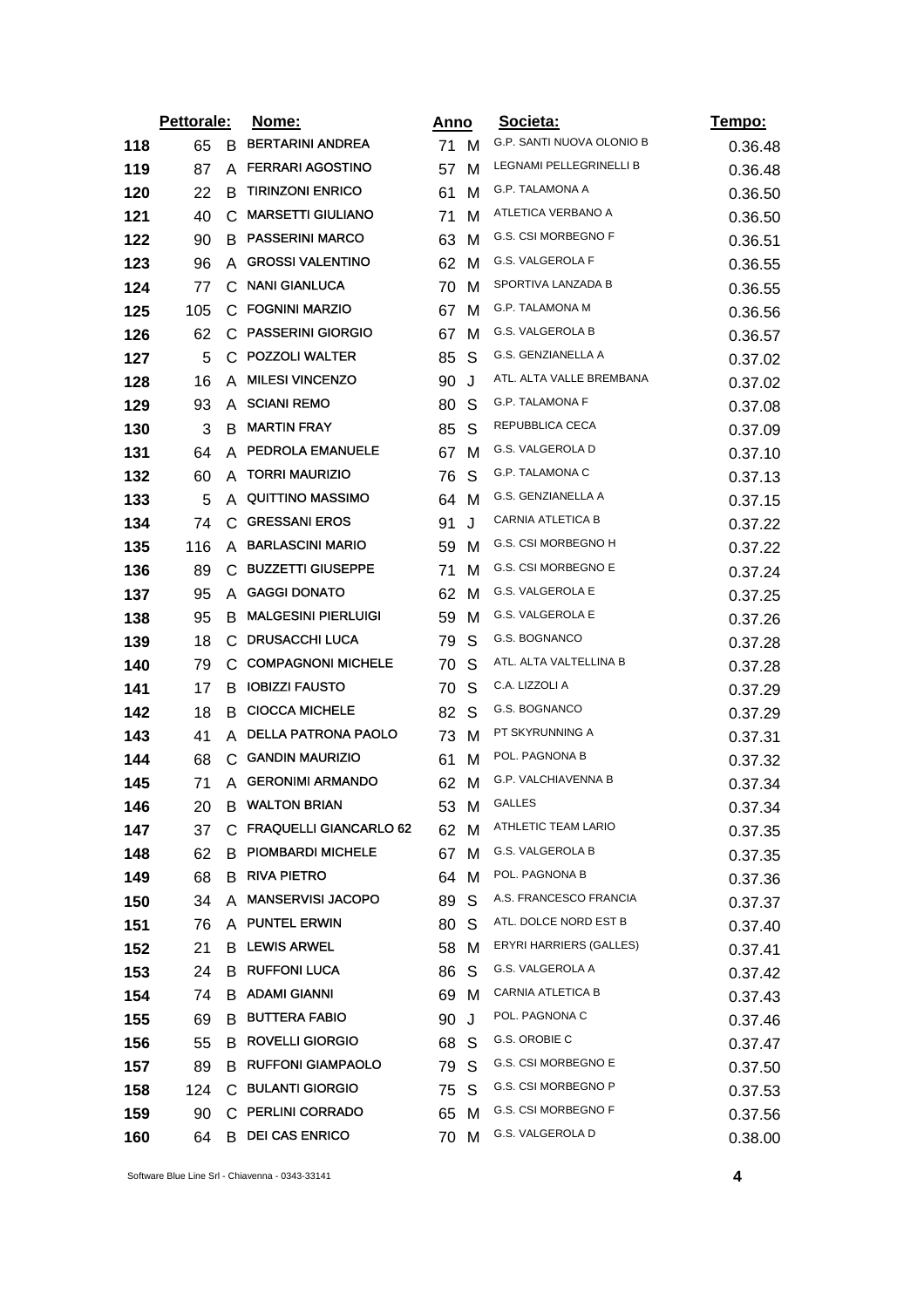|     | Pettorale: |    | Nome:<br><u>Anno</u>          |     | Societa: | <u>Tempo:</u>                    |         |
|-----|------------|----|-------------------------------|-----|----------|----------------------------------|---------|
| 161 | 55         | A  | <b>MILESI MAURO</b>           | 79. | S        | G.S. OROBIE C                    | 0.38.00 |
| 162 | 65         | A  | <b>LIGARI ARMANDO</b>         | 59  | м        | <b>G.P. SANTI NUOVA OLONIO B</b> | 0.38.01 |
| 163 | 66         | C  | <b>MORE' LUIGI</b>            | 70  | м        | G.P. SANTI NUOVA OLONIO C        | 0.38.03 |
| 164 | 37         | B  | <b>BERNASCONI SERGIO</b>      | 71  | M        | ATHLETIC TEAM LARIO              | 0.38.04 |
| 165 | 17         | C. | LIZZOLI GIACOMINO             | 67  | S        | C.A. LIZZOLI A                   | 0.38.07 |
| 166 | 61         | B  | <b>LUZZI FABIAN</b>           | 76  | S        | G.P. TALAMONA D                  | 0.38.07 |
| 167 | 95         | C  | <b>MENEGOLA ATHOS</b>         | 68  | M        | G.S. VALGEROLA E                 | 0.38.08 |
| 168 | 122        | A  | <b>CIAPPONI MARCO</b>         | 66  | м        | G.S. CSI MORBEGNO N              | 0.38.11 |
| 169 | 79         | B  | <b>BERTOLINA EZIO</b>         | 62  | M        | ATL. ALTA VALTELLINA B           | 0.38.12 |
| 170 | 41         | B  | PELLEGRINO CRISTIAN           | 78  | S        | PT SKYRUNNING A                  | 0.38.13 |
| 171 | 105        | A  | <b>RIVA ENEA</b>              | 69  | M        | G.P. TALAMONA M                  | 0.38.21 |
| 172 | 69         | A  | <b>TAGLIAFERRI LUCA</b>       | 80  | S        | POL. PAGNONA C                   | 0.38.23 |
| 173 | 117        | C  | <b>MONTI SAVERIO</b>          | 84  | S        | G.S. CSI MORBEGNO I              | 0.38.23 |
| 174 | 93         | B  | <b>BARRI CORRADO</b>          | 85  | S        | G.P. TALAMONA F                  | 0.38.24 |
| 175 | 19         | A  | <b>CORTESI ANDREA</b>         | 77  | S        | ATL. VALLE BREMBANA              | 0.38.25 |
| 176 | 116        |    | C ANGELINI SERGIO             | 68  | M        | G.S. CSI MORBEGNO H              | 0.38.26 |
| 177 | 52         | С  | <b>TAVOLA MARCO</b>           | 69  | м        | A.S. FALCHI LECCO B              | 0.38.27 |
| 178 | 36         | C  | <b>MANZI CARLO</b>            | 70  | м        | RUNNERS COLICO A                 | 0.38.28 |
| 179 | 105        | B  | <b>GUSMEROLI MASSIMO</b>      | 69  | м        | <b>G.P. TALAMONA M</b>           | 0.38.28 |
| 180 | 83         | A  | <b>DONI FELICE</b>            | 73  | M        | ATL. CENTRO LARIO B              | 0.38.29 |
| 181 | 92         | A  | PEDRAZZOLI PAOLO              | 66  | M        | G.P. TALAMONA E                  | 0.38.31 |
| 182 | 55         | С  | <b>GIANATI FULVIO</b>         | 73  | S        | G.S. OROBIE C                    | 0.38.32 |
| 183 | 123        | B  | <b>MAFFEZZINI DONATO</b>      | 66  | м        | G.S. CSI MORBEGNO O              | 0.38.32 |
| 184 | 56         | В  | <b>SCANZI ANDREA</b>          | 91  | J        | ATL. VALLI BERGAMASCHE B         | 0.38.33 |
| 185 | 103        | A  | <b>CERRI GIANNI</b>           | 59  | M        | G.P. TALAMONA I                  | 0.38.37 |
| 186 | 77         | B  | <b>GIORDANI MASSIMO</b>       | 81  | S        | SPORTIVA LANZADA B               | 0.38.39 |
| 187 | 3          | A  | <b>ROMAN SKALSKY</b>          | 75  | S        | REPUBBLICA CECA                  | 0.38.40 |
| 188 | 94         | C  | <b>BAROLI VITTORIO</b>        | 76  | S        | G.P. TALAMONA G                  | 0.38.40 |
| 189 | 87         | B  | <b>MORESCHETTI STEFANO</b>    | 84  | S        | LEGNAMI PELLEGRINELLI B          | 0.38.41 |
| 190 | 71         |    | C LISIGNOLI FRANCO            | 67  | M        | <b>G.P. VALCHIAVENNA B</b>       | 0.38.46 |
| 191 | 96         |    | C. TARABINI SALVATORE         | 52  | M        | G.S. VALGEROLA F                 | 0.38.47 |
| 192 | 77         |    | A BERA GIACOMO                | 64  | M        | SPORTIVA LANZADA B               | 0.38.51 |
| 193 | 94         |    | A FOLLA LUCA                  | 82  | -S       | G.P. TALAMONA G                  | 0.38.52 |
| 194 | 76         |    | <b>B CORTOLEZZIS FABRIZIO</b> | 68  | M        | ATL. DOLCE NORD EST B            | 0.39.00 |
| 195 | 104        |    | <b>B LUZZI ROBERTO</b>        | 73  | M        | <b>G.P. TALAMONA L</b>           | 0.39.02 |
| 196 | 116        |    | <b>B</b> CIAPPONI ANGELO      | 66  | м        | G.S. CSI MORBEGNO H              | 0.39.05 |
| 197 | 57         |    | A BASSU EFISIO LUIGI          | 71  | S        | C.A. LIZZOLI B                   | 0.39.07 |
| 198 | 79         |    | A COMPAGNONI OTTAVIO          | 65  | M        | ATL. ALTA VALTELLINA B           | 0.39.09 |
| 199 | 45         |    | <b>B</b> VIVIANI DAMIANO      | 70  | M        | U.S. BORMIESE A                  | 0.39.11 |
| 200 | 57         |    | <b>B ALIPRANDI DARIO</b>      | 67  | S        | C.A. LIZZOLI B                   | 0.39.13 |
| 201 | 100        |    | A FRATE FABRIZIO              | 67  | м        | G.P. SANTI NUOVA OLONIO G        | 0.39.17 |
| 202 | 109        |    | A DELLA FONTE GIORGIO         | 63  | M        | G.S. VALGEROLA H                 | 0.39.19 |
| 203 | 45         |    | C RAINOLTER MARIO             | 66  | M        | <b>U.S. BORMIESE A</b>           | 0.39.20 |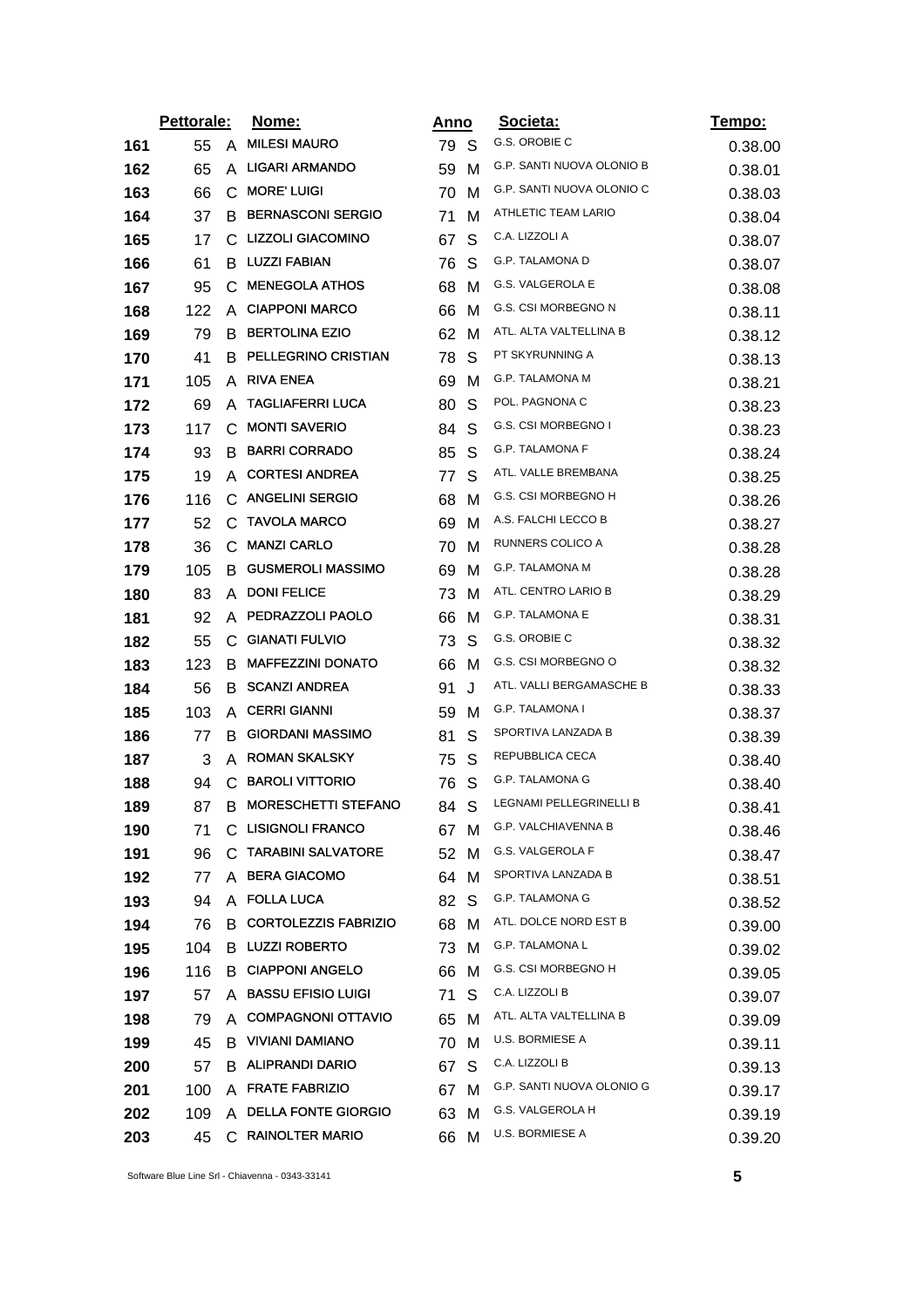|     | Pettorale: |                | Nome:                     | Anno |    | Societa:                     | <u>Tempo:</u> |
|-----|------------|----------------|---------------------------|------|----|------------------------------|---------------|
| 204 | 53         | C              | <b>RIPAMONTI LUCA</b>     | 72 S |    | A.S. FALCHI LECCO C          | 0.39.22       |
| 205 | 82         | B              | <b>LANDONE ROBERTO</b>    | 67   | м  | RUNNERS COLICO B             | 0.39.23       |
| 206 | 19         | B              | <b>PESENTI LUCA</b>       | 76   | S  | ATL. VALLE BREMBANA          | 0.39.23       |
| 207 | 67         | A              | <b>DENTI GIUSEPPE</b>     | 60   | M  | G.P. SANTI NUOVA OLONIO D    | 0.39.26       |
| 208 | 118        | B              | <b>BASSI MASSIMO</b>      | 70   | M  | G.S. CSI MORBEGNO J          | 0.39.30       |
| 209 | 25         | A              | <b>BERTOLDINI CLAUDIO</b> | 72   | S  | A.S. PREMANA                 | 0.39.30       |
| 210 | 37         | A              | <b>SCUTTI ANTONIO</b>     | 55   | м  | ATHLETIC TEAM LARIO          | 0.39.32       |
| 211 | 81         | В              | <b>TABONI ANGELO</b>      | 57   | M  | U.S. MALONNO C               | 0.39.32       |
| 212 | 30         | B              | <b>CURTONI GIANNI</b>     | 68   | м  | <b>MERA ATHLETIC CLUB A</b>  | 0.39.34       |
| 213 | 45         |                | A OSMETTI MARIO           | 65   | м  | U.S. BORMIESE A              | 0.39.34       |
| 214 | 16         | C              | <b>MILESI FRANCESCO</b>   | 81   | S  | ATL. ALTA VALLE BREMBANA     | 0.39.34       |
| 215 | 25         |                | C GIANOLA DIONIGI         | 70   | S  | A.S. PREMANA                 | 0.39.34       |
| 216 | 52         | B              | <b>TERRANEO MARCO</b>     | 75   | S  | A.S. FALCHI LECCO B          | 0.39.35       |
| 217 | 97         |                | A LIETTI PAOLO            | 61   | м  | G.S. VALGEROLA G             | 0.39.35       |
| 218 | 74         |                | A PUGNETTI MAURIZIO       | 55   | м  | <b>CARNIA ATLETICA B</b>     | 0.39.36       |
| 219 | 101        |                | A FAZZINI NILO            | 61   | м  | POL. PAGNONA E               | 0.39.37       |
| 220 | 102        | A              | <b>CERRI GINESIO</b>      | 60   | M  | G.P. TALAMONA H              | 0.39.38       |
| 221 | 127        |                | A SPEZIALE MARCO          | 67   | M  | G.S. CSI MORBEGNO S          | 0.39.39       |
| 222 | 61         |                | C CIAPONI ALAN            | 76   | S  | G.P. TALAMONA D              | 0.39.40       |
| 223 | 46         | C              | <b>MERLA LUCIANO</b>      | 53   | м  | LA RECASTELLO RADICI GROUP B | 0.39.40       |
| 224 | 123        | $\mathsf{C}^-$ | <b>FABANI GABRIELE</b>    | 66   | M  | G.S. CSI MORBEGNO O          | 0.39.42       |
| 225 | 130        | В              | POLETTI ROBERTO           | 91   | J  | G.S. CSI MORBEGNO V          | 0.39.42       |
| 226 | 19         |                | C BONETTI VALENTINO       | 68   | S  | ATL. VALLE BREMBANA          | 0.39.44       |
| 227 | 67         | C              | <b>MANGANO VITTORIO</b>   | 83   | S  | G.P. SANTI NUOVA OLONIO D    | 0.39.45       |
| 228 | 53         | B              | MAURI LUCA                | 68   | м  | A.S. FALCHI LECCO C          | 0.39.45       |
| 229 | 81         | A              | <b>FERRI DOMENICO</b>     | 55   | м  | U.S. MALONNO C               | 0.39.45       |
| 230 | 92         |                | C DE MEO SERGIO           | 62   | M  | G.P. TALAMONA E              | 0.39.47       |
| 231 | 100        |                | C FRATE MASSIMO           | 71   | м  | G.P. SANTI NUOVA OLONIO G    | 0.39.53       |
| 232 | 65         |                | C TANGHERLONI GIUSEPPE    | 53   | м  | G.P. SANTI NUOVA OLONIO B    | 0.39.56       |
| 233 | 123        |                | A MINONZIO MAURO          | 60   | M  | G.S. CSI MORBEGNO O          | 0.40.01       |
| 234 | 73         |                | A PIGHETTI GIACOMO        | 80   | S  | G.P. VALCHIAVENNA D          | 0.40.02       |
| 235 | 58         |                | A ARRIGONI STEFANO        | 71   | S  | C.A. LIZZOLI C               | 0.40.04       |
| 236 | 36         |                | <b>B</b> DEL PRA' NICOLA  | 80   | S  | RUNNERS COLICO A             | 0.40.05       |
| 237 | 92         |                | <b>B FOLINI ELIO</b>      | 55   | м  | <b>G.P. TALAMONA E</b>       | 0.40.06       |
| 238 | 111        | A              | <b>MARTINALLI SAVERIO</b> | 75   | S  | <b>G.S. VALGEROLA L</b>      | 0.40.06       |
| 239 | 87         | C.             | <b>TREACHI BRUNO</b>      | 85   | S  | LEGNAMI PELLEGRINELLI B      | 0.40.07       |
| 240 | 100        | B              | <b>SAOUDI TAOUFIQ</b>     | 69   | M  | G.P. SANTI NUOVA OLONIO G    | 0.40.09       |
| 241 | 118        |                | A BERTOLA MAURO           | 58   | M  | G.S. CSI MORBEGNO J          | 0.40.11       |
| 242 | 46         |                | A BARONI ANTONIO          | 52   | M  | LA RECASTELLO RADICI GROUP B | 0.40.14       |
| 243 | 51         |                | C BONGIO FABIO            | 72   | -S | G.S. CSI MORBEGNO D          | 0.40.15       |
| 244 | 94         |                | <b>B DE BERNARDI LUCA</b> | 77   | S  | G.P. TALAMONA G              | 0.40.16       |
| 245 | 20         |                | A WOODS ADRIAN            | 59   | M  | GALLES                       | 0.40.17       |
| 246 | 126        |                | A BONGIO MASSIMO          | 67   | M  | G.S. CSI MORBEGNO R          | 0.40.21       |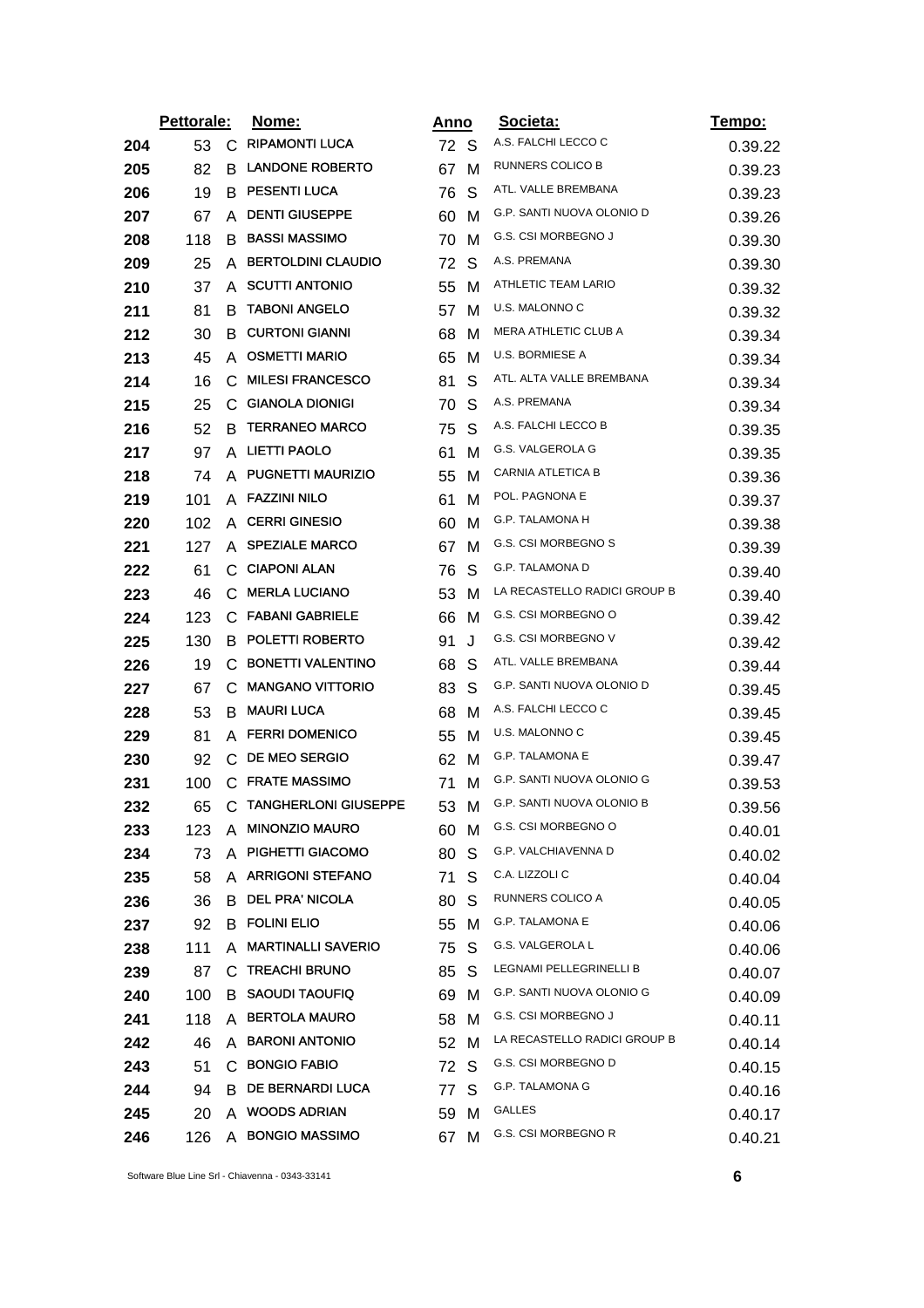|     | Pettorale: |    | Nome:                       | <u>Anno</u> |   | Societa:                     | <u>Tempo:</u> |
|-----|------------|----|-----------------------------|-------------|---|------------------------------|---------------|
| 247 | 96         | B  | PONTIGGIA GIANBATTISTA      | 65 M        |   | G.S. VALGEROLA F             | 0.40.21       |
| 248 | 88         | B  | <b>MAIOLANI ANDREA</b>      | 67          | м | <b>U.S. BORMIESE B</b>       | 0.40.22       |
| 249 | 66         | В  | <b>BONESI FAUSTO</b>        | 56          | м | G.P. SANTI NUOVA OLONIO C    | 0.40.22       |
| 250 | 107        | A  | <b>INNOCENTI NICOLA</b>     | 91          | J | <b>G.P. TALAMONA O</b>       | 0.40.29       |
| 251 | 107        | В  | <b>MAZZONI MARCO</b>        | 74 M        |   | G.P. TALAMONA O              | 0.40.29       |
| 252 | 117        | A  | <b>CERRI GIUSEPPE</b>       | 63          | M | G.S. CSI MORBEGNO I          | 0.40.31       |
| 253 | 120        | A  | <b>GUSMEROLI STEFANO</b>    | 78          | S | G.S. CSI MORBEGNO L          | 0.40.32       |
| 254 | 40         | B  | <b>ANANIA GENNARO</b>       | 56          | M | ATLETICA VERBANO A           | 0.40.33       |
| 255 | 58         | С  | <b>LIZZOLI ENOS</b>         | 70          | S | C.A. LIZZOLI C               | 0.40.34       |
| 256 | 63         |    | C LHANSOUR SAID             | 90          | J | G.S. VALGEROLA C             | 0.40.34       |
| 257 | 82         | A  | <b>BUZZELLA MARIO</b>       | 75          | S | RUNNERS COLICO B             | 0.40.35       |
| 258 | 57         |    | C FREDDI MARCO              | 57          | M | C.A. LIZZOLI B               | 0.40.36       |
| 259 | 106        | B  | <b>TIRINZONI GABRIELE</b>   | 79          | S | G.P. TALAMONA N              | 0.40.38       |
| 260 | 83         | C  | <b>COLOMBO MARCO FAUSTO</b> | 70          | м | ATL. CENTRO LARIO B          | 0.40.39       |
| 261 | 112        | A  | <b>CORAZZA ROBERTO</b>      | 66          | M | G.S. VALGEROLA M             | 0.40.41       |
| 262 | 40         | A  | <b>BELTRAMELLO STEFANO</b>  | 71          | м | ATLETICA VERBANO A           | 0.40.44       |
| 263 | 132        | B  | <b>NAVA MASSIMO</b>         | 68          | м | G.S. CSI MORBEGNO Z          | 0.40.45       |
| 264 | 121        | A  | <b>FABANI IVANO</b>         | 64          | м | G.S. CSI MORBEGNO M          | 0.40.45       |
| 265 | 109        | В  | <b>ZECCA SIMONE</b>         | 69          | M | G.S. VALGEROLA H             | 0.40.46       |
| 266 | 21         | C  | <b>WILLIAMS GWYN</b>        | 84          | S | ERYRI HARRIERS (GALLES)      | 0.40.48       |
| 267 | 102        | C. | <b>GUSMEROLI AMOS</b>       | 62          | M | G.P. TALAMONA H              | 0.40.50       |
| 268 | 106        | A  | <b>RAVELLI NEVIO</b>        | 80          | S | <b>G.P. TALAMONA N</b>       | 0.40.52       |
| 269 | 35         | A  | <b>SALVADORI MAURO</b>      | 63          | M | U.S. MALONNO A               | 0.40.53       |
| 270 | 30         | C  | <b>CODEGA LUCA</b>          | 83          | S | <b>MERA ATHLETIC CLUB A</b>  | 0.40.56       |
| 271 | 70         | A  | <b>SPANO MASSIMILIANO</b>   | 68          | м | POL. PAGNONA D               | 0.40.58       |
| 272 | 129        | A  | <b>TARCA VALERIO</b>        | 61          | м | G.S. CSI MORBEGNO U          | 0.40.59       |
| 273 | 125        | A  | <b>BROGLIO FABIO</b>        | 76          | S | G.S. CSI MORBEGNO Q          | 0.41.16       |
| 274 | 58         | B  | <b>TICOZZELLI ADRIANO</b>   | 87          | S | C.A. LIZZOLI C               | 0.41.17       |
| 275 | 53         | A  | <b>GHISLANZONI RICCARDO</b> | 80          | S | A.S. FALCHI LECCO C          | 0.41.18       |
| 276 | 125        |    | <b>B FIORESE ARMANDO</b>    | 59 M        |   | G.S. CSI MORBEGNO Q          | 0.41.20       |
| 277 | 132        | C. | <b>LEONI CARLO</b>          | 59          | M | G.S. CSI MORBEGNO Z          | 0.41.23       |
| 278 | 104        | A  | <b>DUCA FABIO</b>           | 77          | S | G.P. TALAMONA L              | 0.41.27       |
| 279 | 120        | B. | <b>PAPINI CLAUDIO</b>       | 80          | S | G.S. CSI MORBEGNO L          | 0.41.27       |
| 280 | 119        |    | A CARGANICO ANTONIO         | 58          | M | G.S. CSI MORBEGNO K          | 0.41.31       |
| 281 | 120        | C  | <b>CIAPPONI DANIELE</b>     | 58 M        |   | G.S. CSI MORBEGNO L          | 0.41.37       |
| 282 | 132        | A  | <b>RUFFONI GIOVANNI</b>     | 68          | M | G.S. CSI MORBEGNO Z          | 0.41.37       |
| 283 | 101        | C. | <b>TAGLIAFERRI DANIELE</b>  | 84          | S | POL. PAGNONA E               | 0.41.46       |
| 284 | 46         |    | <b>B</b> LOVERINI GIOVANNI  | 56 M        |   | LA RECASTELLO RADICI GROUP B | 0.41.46       |
| 285 | 38         | C. | <b>COLZANI PAOLO</b>        | 62          | M | ATHLETIC CLUB VILLASANTA     | 0.41.47       |
| 286 | 78         |    | C PEDRAZZOLI VITTORIO       | 66          | M | SPORTIVA LANZADA C           | 0.41.49       |
| 287 | 43         | B  | <b>MOTTALINI FAUSTO</b>     | 51          | M | 2002 MARATHON CLUB           | 0.41.49       |
| 288 | 107        | C. | <b>MAFFEZZINI FABIO</b>     | 61          | M | <b>G.P. TALAMONA O</b>       | 0.41.50       |
| 289 | 35         | B  | <b>BONOMELLI BARNABA</b>    | 69 M        |   | U.S. MALONNO A               | 0.41.53       |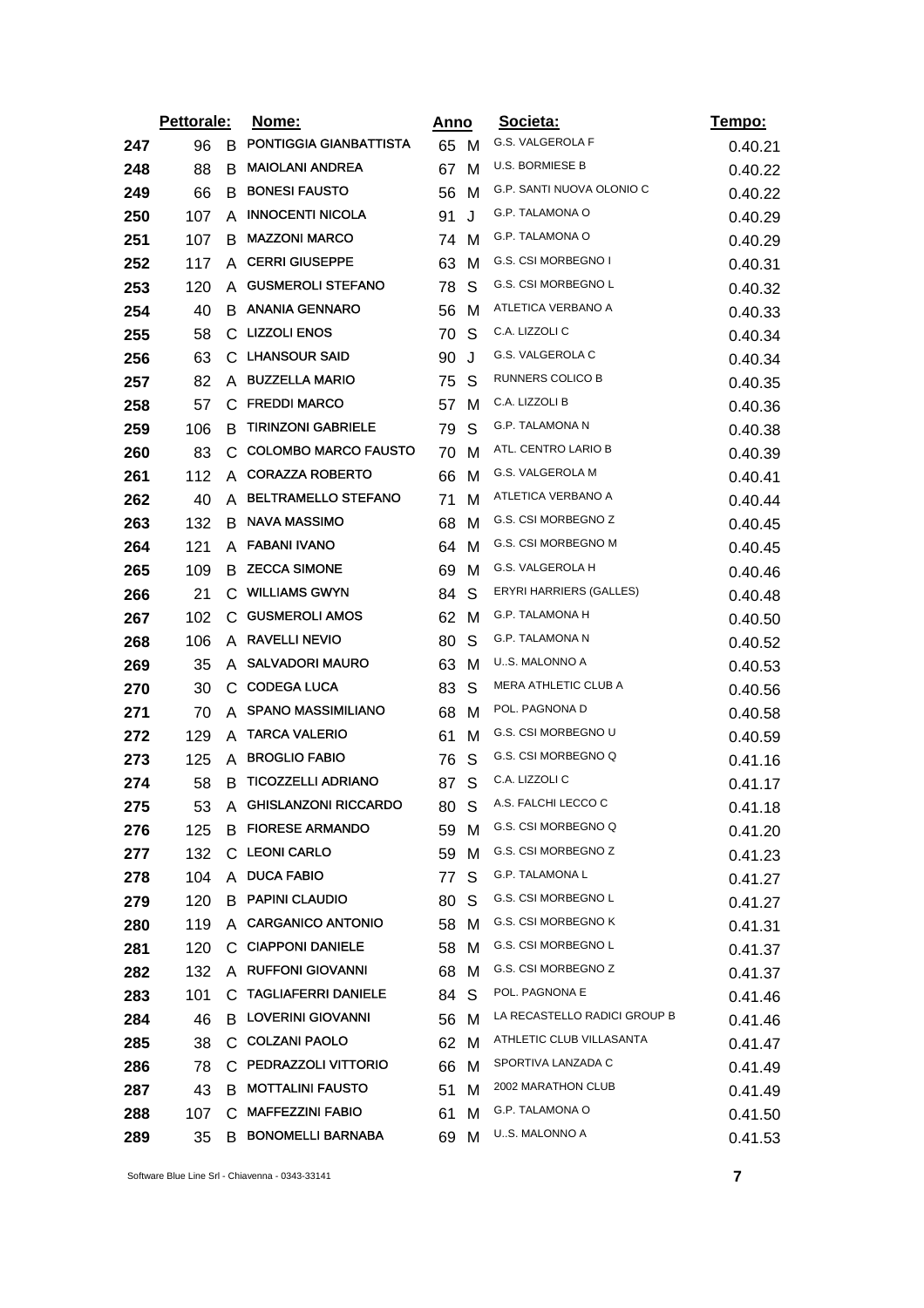|     | Pettorale: |              | <u>Nome:</u><br><u>Anno</u>  |      |   | Societa:                   | <u>Tempo:</u> |
|-----|------------|--------------|------------------------------|------|---|----------------------------|---------------|
| 290 | 43         | A            | <b>BRANCHI RICCARDO</b>      | 68 M |   | 2002 MARATHON CLUB         | 0.41.54       |
| 291 | 98         | A            | <b>GIAMBELLI GIANLUCA</b>    | 66   | м | G.P. SANTI NUOVA OLONIO E  | 0.41.55       |
| 292 | 88         | C            | <b>PEDRINI ANTONIO</b>       | 77   | S | U.S. BORMIESE B            | 0.41.55       |
| 293 | 70         | B            | <b>BRAMBILLA GIACOMO</b>     | 59   | M | POL. PAGNONA D             | 0.41.58       |
| 294 | 109        | С            | <b>MATTARUCCHI PIETRO</b>    | 56   | м | G.S. VALGEROLA H           | 0.42.00       |
| 295 | 98         | В.           | <b>CORONA MAURIZIO</b>       | 61   | м | G.P. SANTI NUOVA OLONIO E  | 0.42.00       |
| 296 | 102        | B            | <b>CIAPONI COSTANTE</b>      | 44   | м | G.P. TALAMONA H            | 0.42.06       |
| 297 | 118        | C.           | <b>FRANSCI GIANNI</b>        | 59   | M | <b>G.S. CSI MORBEGNO J</b> | 0.42.07       |
| 298 | 81         | C            | <b>GUARINONI ALBERTO</b>     | 55   | м | U.S. MALONNO C             | 0.42.08       |
| 299 | 48         | A            | <b>LANA MARCO</b>            | 54   | м | G.S. GENZIANELLA B         | 0.42.11       |
| 300 | 119        | B            | <b>TARCHINI ENRICO</b>       | 70   | M | G.S. CSI MORBEGNO K        | 0.42.13       |
| 301 | 83         | В            | <b>SPEZIALE DANIELE</b>      | 74   | M | ATL. CENTRO LARIO B        | 0.42.19       |
| 302 | 103        | C            | <b>GUSMEROLI GIORDANO</b>    | 59   | м | <b>G.P. TALAMONA I</b>     | 0.42.25       |
| 303 | 110        | A            | <b>CAPITANI LUCIANO</b>      | 49   | м | G.S. VALGEROLA I           | 0.42.27       |
| 304 | 23         | B            | <b>BONINO ROBERTO</b>        | 69   | M | ATL. GIO 22 RIVERA         | 0.42.27       |
| 305 | 80         |              | C PAROLARI DELIO             | 64   | M | U.S. MALONNO B             | 0.42.32       |
| 306 | 38         | B            | <b>VILLA SILVIO</b>          | 64   | м | ATHLETIC CLUB VILLASANTA   | 0.42.42       |
| 307 | 63         | В            | PIGANZOLI MATTIA             | 88   | S | G.S. VALGEROLA C           | 0.42.44       |
| 308 | 130        | A            | <b>RIVOLTA FEDERICO</b>      | 84   | S | G.S. CSI MORBEGNO V        | 0.42.44       |
| 309 | 93         | C            | <b>DUCA FABRIZIO</b>         | 82   | S | G.P. TALAMONA F            | 0.42.47       |
| 310 | 72         | B            | <b>GINI PLACIDO</b>          | 60   | м | G.P. VALCHIAVENNA C        | 0.42.51       |
| 311 | 104        | С            | <b>SCHIANTARELLI GIACOMO</b> | 83   | S | <b>G.P. TALAMONA L</b>     | 0.42.52       |
| 312 | 129        |              | <b>B</b> CRESTA SOCCORSO     | 56   | M | G.S. CSI MORBEGNO U        | 0.42.53       |
| 313 | 110        | C            | <b>MELE' ATTILIO</b>         | 54   | м | G.S. VALGEROLA I           | 0.42.55       |
| 314 | 38         | A            | <b>FORIERI FLAMINIO</b>      | 64   | м | ATHLETIC CLUB VILLASANTA   | 0.42.59       |
| 315 | 108        | A            | <b>GUERRA CARLO</b>          | 63   | M | G.P. TALAMONA P            | 0.43.02       |
| 316 | 112        | $\mathsf{C}$ | <b>RUFFONI ROCCO</b>         | 58   | M | G.S. VALGEROLA M           | 0.43.04       |
| 317 | 43         | C            | <b>GIUSTOLISI FABIO</b>      | 59   | м | 2002 MARATHON CLUB         | 0.43.05       |
| 318 | 127        |              | <b>B SPEZIALE PAOLO</b>      | 66   | M | G.S. CSI MORBEGNO S        | 0.43.09       |
| 319 | 85         | B            | <b>GIANATTI MARCO</b>        | 80   | S | PT SKYRUNNING B            | 0.43.11       |
| 320 | 101        | В            | <b>TAGLIAFERRI MARINO</b>    | 56   | M | POL. PAGNONA E             | 0.43.17       |
| 321 | 112        | B            | <b>BRIOSCHI RUGGERO</b>      | 63   | M | G.S. VALGEROLA M           | 0.43.18       |
| 322 | 20         | C.           | <b>EDWARDS STEPHEN</b>       | 75 M |   | GALLES                     | 0.43.21       |
| 323 | 44         |              | <b>B</b> INAMA MASSIMO       | 80   | S | VETRERIA FANONI SONDRIO    | 0.43.30       |
| 324 | 126        | С            | <b>BONGIO VALTER</b>         | 71   | M | <b>G.S. CSI MORBEGNO R</b> | 0.43.32       |
| 325 | 16         | B.           | <b>BEGNIS FRANCESCO</b>      | 90   | J | ATL. ALTA VALLE BREMBANA   | 0.43.47       |
| 326 | 110        | B.           | <b>SCUFFI MAURIZIO</b>       | 59 M |   | G.S. VALGEROLA I           | 0.43.52       |
| 327 | 115        |              | A FIORELLI GIANCARLO         | 58   | M | G.P. SANTI NUOVA OLONIO H  | 0.43.53       |
| 328 | 99         | C.           | <b>FIORELLI FRANCO</b>       | 61   | M | G.P. SANTI NUOVA OLONIO E  | 0.43.59       |
| 329 | 126        | B            | <b>BONGIO MARCO</b>          | 90   | J | G.S. CSI MORBEGNO R        | 0.44.03       |
| 330 | 72         | A            | <b>PASINI SILVANO</b>        | 56 M |   | G.P. VALCHIAVENNA C        | 0.44.06       |
| 331 | 72         |              | C ANDREOLI FABRIZIO          | 64   | M | G.P. VALCHIAVENNA C        | 0.44.08       |
| 332 | 124        |              | <b>B SPINI GABRIELE</b>      | 68 M |   | G.S. CSI MORBEGNO P        | 0.44.08       |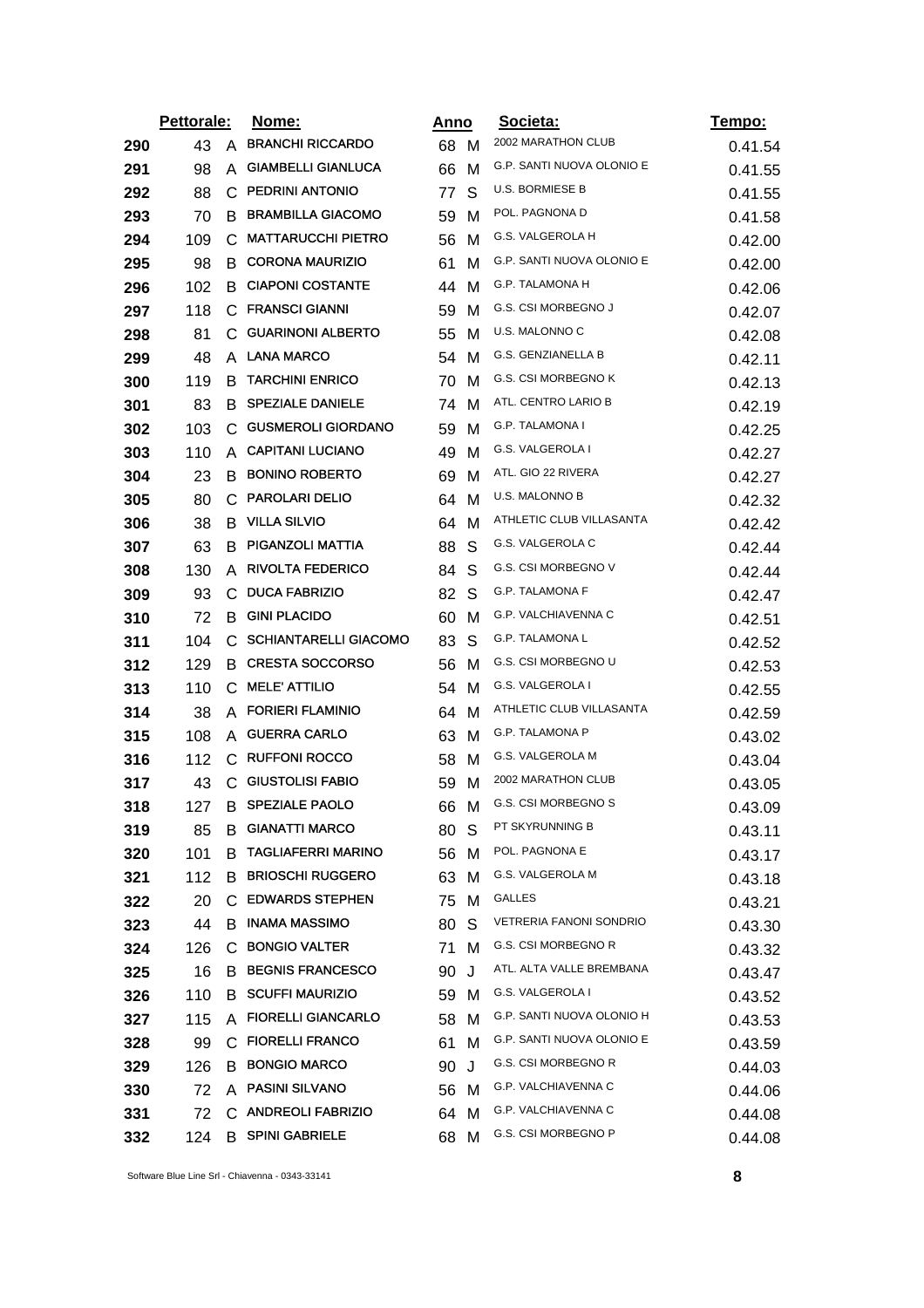|     | Pettorale: |              | <u>Nome:</u>                  |      | <u>Anno</u> | Societa:                       | Tempo:  |
|-----|------------|--------------|-------------------------------|------|-------------|--------------------------------|---------|
| 333 | 121        | в            | <b>TACCHINI VITALE</b>        | 58 M |             | G.S. CSI MORBEGNO M            | 0.44.14 |
| 334 | 85         | C            | <b>FIORI MARCO</b>            | 69   | M           | PT SKYRUNNING B                | 0.44.17 |
| 335 | 119        | С            | <b>CAMPINI LUIGI</b>          | 52   | M           | G.S. CSI MORBEGNO K            | 0.44.24 |
| 336 | 84         | $\mathbf{C}$ | <b>BERDELLI ANGELO</b>        | 49   | м           | ATLETICA VERBANO B             | 0.44.27 |
| 337 | 66         | A            | <b>BONESI MARINO</b>          | 62   | M           | G.P. SANTI NUOVA OLONIO C      | 0.44.33 |
| 338 | 44         | A            | <b>SCHERINI GIUSEPPE</b>      | 60   | M           | <b>VETRERIA FANONI SONDRIO</b> | 0.44.37 |
| 339 | 124        | A            | <b>MORETTI STEFANO</b>        | 70   | M           | G.S. CSI MORBEGNO P            | 0.44.42 |
| 340 | 25         |              | <b>B</b> CODEGA GIANNI        | 89   | J           | A.S. PREMANA                   | 0.44.50 |
| 341 | 84         | A            | <b>NEGRI MARCO</b>            | 58   | м           | ATLETICA VERBANO B             | 0.44.51 |
| 342 | 88         |              | A POZZI GIORGIO               | 63   | M           | U.S. BORMIESE B                | 0.45.04 |
| 343 | 122        | B            | <b>PERLINI MICHELE</b>        | 66   | M           | G.S. CSI MORBEGNO N            | 0.45.06 |
| 344 | 113        |              | A ORLANDO MATTEO              | 61   | M           | G.S. VALGEROLA N               | 0.45.12 |
| 345 | 99         | A            | <b>BARILANI ADRIANO</b>       | 58   | M           | G.P. SANTI NUOVA OLONIO F      | 0.45.14 |
| 346 | 70         |              | C ZACCAGNI ANDREA             | 66   | M           | POL. PAGNONA D                 | 0.45.24 |
| 347 | 108        | B            | <b>BRUZZESE FABIO</b>         | 84   | S           | <b>G.P. TALAMONA P</b>         | 0.45.24 |
| 348 | 129        | C.           | <b>VERNA VINCENZO ROCCO</b>   | 59   | M           | G.S. CSI MORBEGNO U            | 0.45.29 |
| 349 | 111        | С            | <b>MARTINALLI STEFANO</b>     | 62   | M           | <b>G.S. VALGEROLA L</b>        | 0.45.31 |
| 350 | 103        | B            | <b>LORENZONI MATTEO</b>       | 74   | M           | G.P. TALAMONA I                | 0.45.32 |
| 351 | 82         | C.           | <b>BRAMBILLA MARCO</b>        | 51   | м           | RUNNERS COLICO B               | 0.45.35 |
| 352 | 131        | С            | <b>TEDOLDI ARTURO</b>         | 69   | M           | G.S. CSI MORBEGNO W            | 0.45.42 |
| 353 | 97         | В            | PIGANZOLI MAURIZIO            | 54   | M           | G.S. VALGEROLA G               | 0.45.57 |
| 354 | 80         | A            | <b>ZUCCHI GIANFRANCO</b>      | 63   | M           | U.S. MALONNO B                 | 0.46.13 |
| 355 | 113        | B            | <b>BIANCHI GIAN LUCA</b>      | 71   | M           | G.S. VALGEROLA N               | 0.46.16 |
| 356 | 91         | С            | <b>BUZZETTI LUCA</b>          | 90   | J           | G.S. CSI MORBEGNO G            | 0.46.18 |
| 357 | 113        |              | C RUFFONI SILVIO              | 57   | M           | G.S. VALGEROLA N               | 0.46.37 |
| 358 | 48         | B            | <b>GIOVANNONE BRUNO</b>       | 59   | M           | G.S. GENZIANELLA B             | 0.46.43 |
| 359 | 131        | A            | <b>TONDINI PIERLUIGI</b>      | 68   | M           | G.S. CSI MORBEGNO W            | 0.47.06 |
| 360 | 128        | B.           | <b>CORNAGGIA ENRICO</b>       | 85   | S           | <b>G.S. CSI MORBEGNO T</b>     | 0.47.08 |
| 361 | 127        |              | C SPEZIALE PIERANDREA         | 65   | м           | G.S. CSI MORBEGNO S            | 0.47.23 |
| 362 | 128        |              | C FAGGI GIULIO                | 44 M |             | <b>G.S. CSI MORBEGNO T</b>     | 0.47.28 |
| 363 | 84         | В            | <b>DABRAIO VINCENZO</b>       | 65   | M           | ATLETICA VERBANO B             | 0.47.39 |
| 364 | 67         | В            | SOTTILE ANTONIO               | 66   | м           | G.P. SANTI NUOVA OLONIO D      | 0.47.43 |
| 365 | 106        | С            | <b>MAZZON IVO</b>             | 61   | м           | <b>G.P. TALAMONA N</b>         | 0.47.46 |
| 366 | 128        |              | A GUSMEROLI GIULIANO          | 58   | м           | G.S. CSI MORBEGNO T            | 0.47.58 |
| 367 | 122        | С            | <b>ROMAN FIGUEROA NOLBERT</b> | 69   | м           | G.S. CSI MORBEGNO N            | 0.48.12 |
| 368 | 114        |              | C BRUNI ROMANO                | 52   | M           | G.S. VALGEROLA O               | 0.48.25 |
| 369 | 48         |              | C. AMMATTATELLI GIOVANNI      | 54   | M           | G.S. GENZIANELLA B             | 0.48.35 |
| 370 | 97         |              | C. MACEDONIO ANNUNZIATO       | 62   | M           | G.S. VALGEROLA G               | 0.48.38 |
| 371 | 111        | В            | <b>MARTINALLI DOMENICO</b>    | 66   | м           | G.S. VALGEROLA L               | 0.48.55 |
| 372 | 125        |              | C MAFFEZZINI LUCIANO          | 67   | M           | G.S. CSI MORBEGNO Q            | 0.49.16 |
| 373 | 85         |              | A CARNAZZOLA MATTEO           | 79   | S           | PT SKYRUNNING B                | 0.49.23 |
| 374 | 117        | B            | <b>BARLASCINI FRANCESCO</b>   | 91   | J           | G.S. CSI MORBEGNO I            | 0.49.47 |
| 375 | 78         |              | A MOTTARELLI MIRCO            | 69   | M           | SPORTIVA LANZADA C             | 0.49.50 |